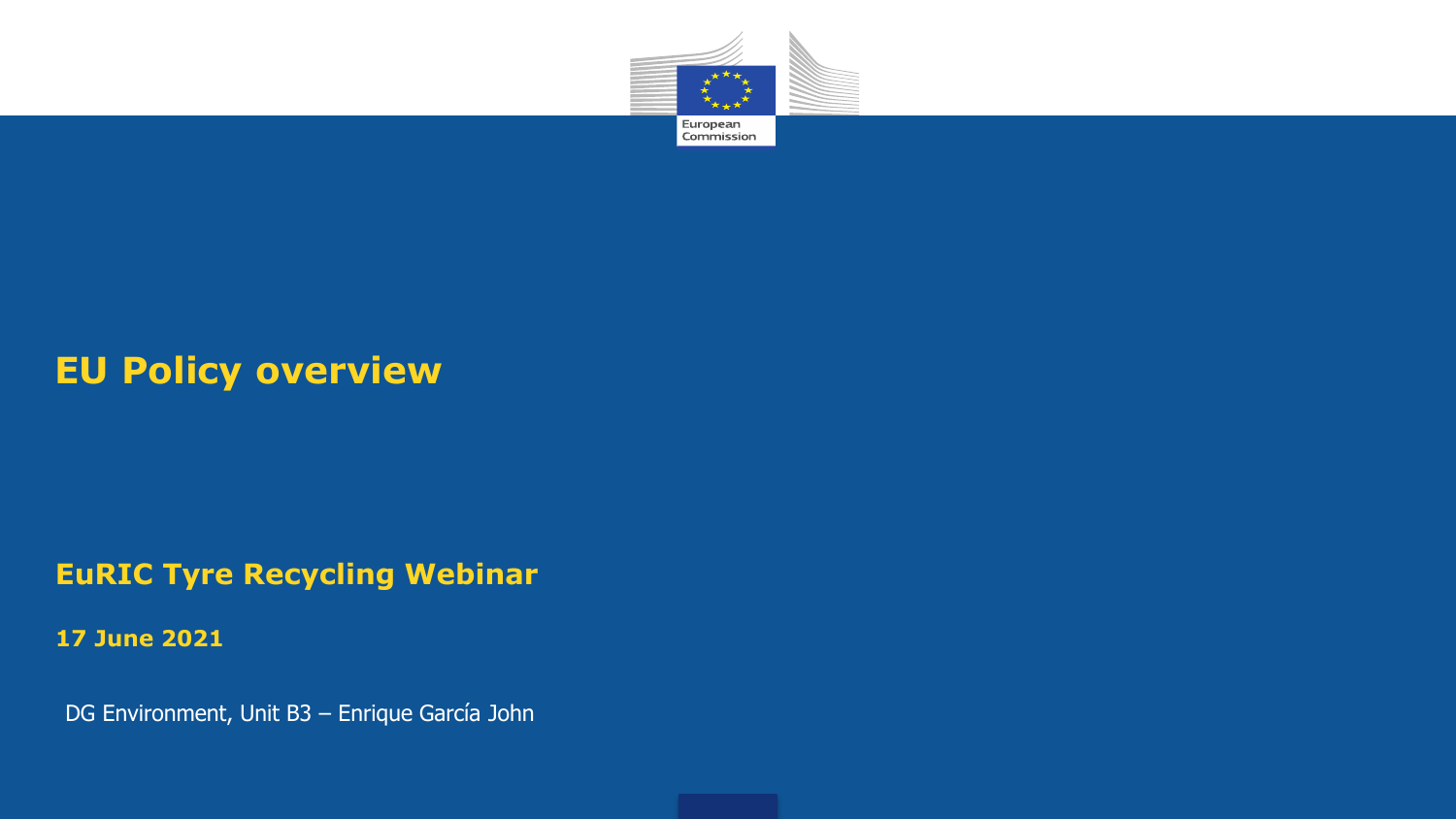## **Circularity and the CPW (chemical – product – waste interface)**



*An economy where the value of products, materials and resources is maintained in the economy for as long as possible, and the generation of waste minimized.*

**In this context the borders between products and waste begin to lose their meaning – but different legal frameworks remain.** 

**EGD objectives: Climate. Biodiversity. Circular Economy. Zero Pollution.**

#### **Which in the CPW context translate to:**

- **Waste prevention**
- **Safe, toxic-free material cycles**
- **Enhanced reuse and recycling**
- **Reduction in GHG emissions**

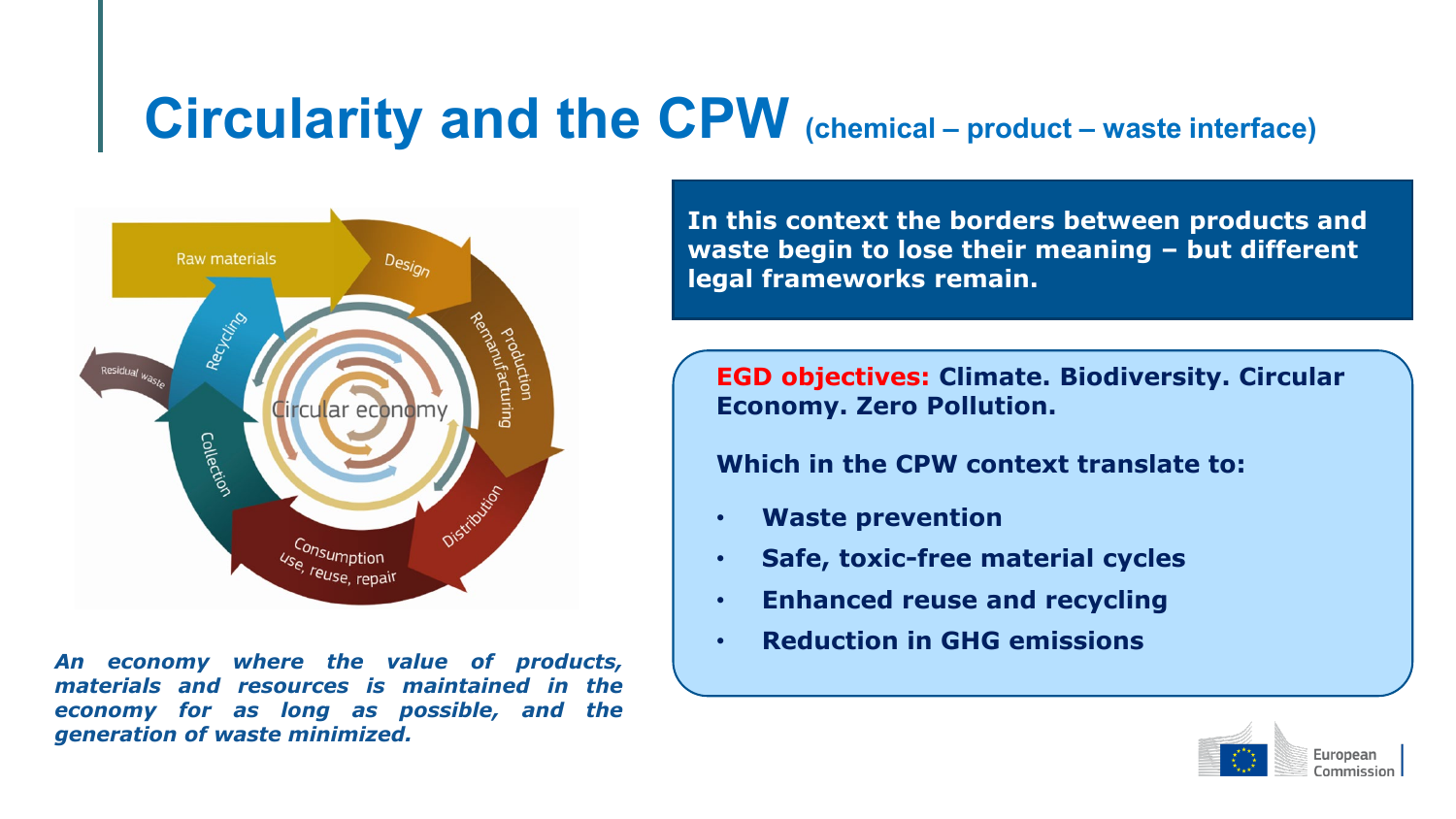## **Legislative & policy context**

**Green Deal** 

 Circular Economy Action Plan Zero Pollution Action Plan Sustainable Products Initiative Farm to Fork Biodiversity Strategy Renovation wave Chemicals Strategy for Sustainability Proposal for a Batteries Regulation SCIP Database - traceability POPs annex IV & V review Review of IED Directive



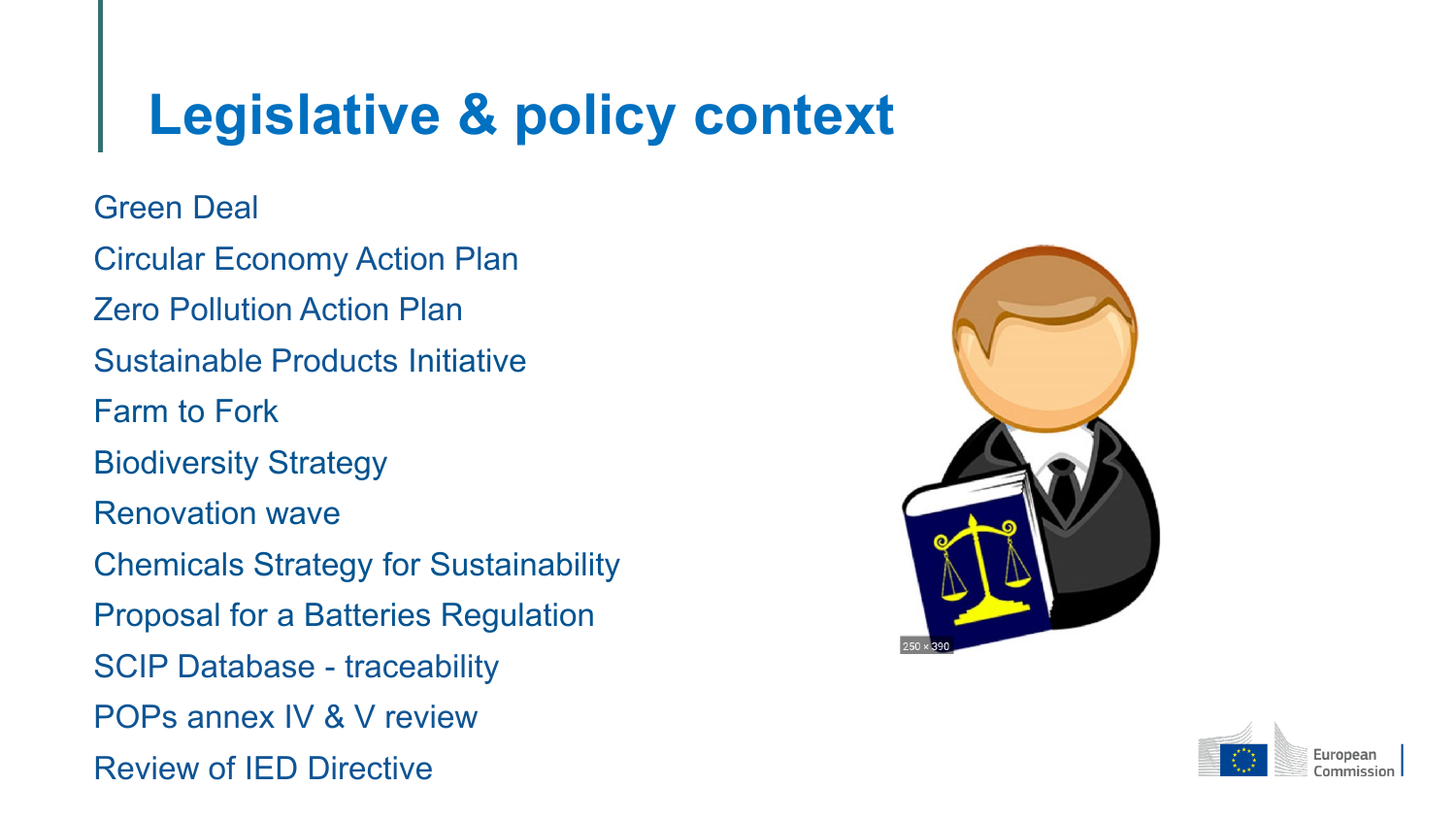### **Chemicals Strategy for Sustainability**

- In a clean circular economy it is essential to boost the production and uptake of secondary raw materials and ensure that both primary and secondary materials and products are always safe.
- Same limit values for hazardous substances should apply for virgin and recycled material. There may be exceptional circumstances where a derogation to this principle may be necessary.
- Subject to conditions. use of the recycled material is immed to clearly defined<br>applications with no negative impact on consumer health and the environment. • Subject to conditions: use of the recycled material is limited to clearly defined Time limited  $\rightarrow$  Case-by-case assessment.
- One substance one assessment. Grouping approach.
- Substances of concern primarily SVHCs and those with chronic effects and substances affecting recycling operations. No legal definition envisaged at this stage.

*COM(2020) 667 final – adopted 14 October 2020*

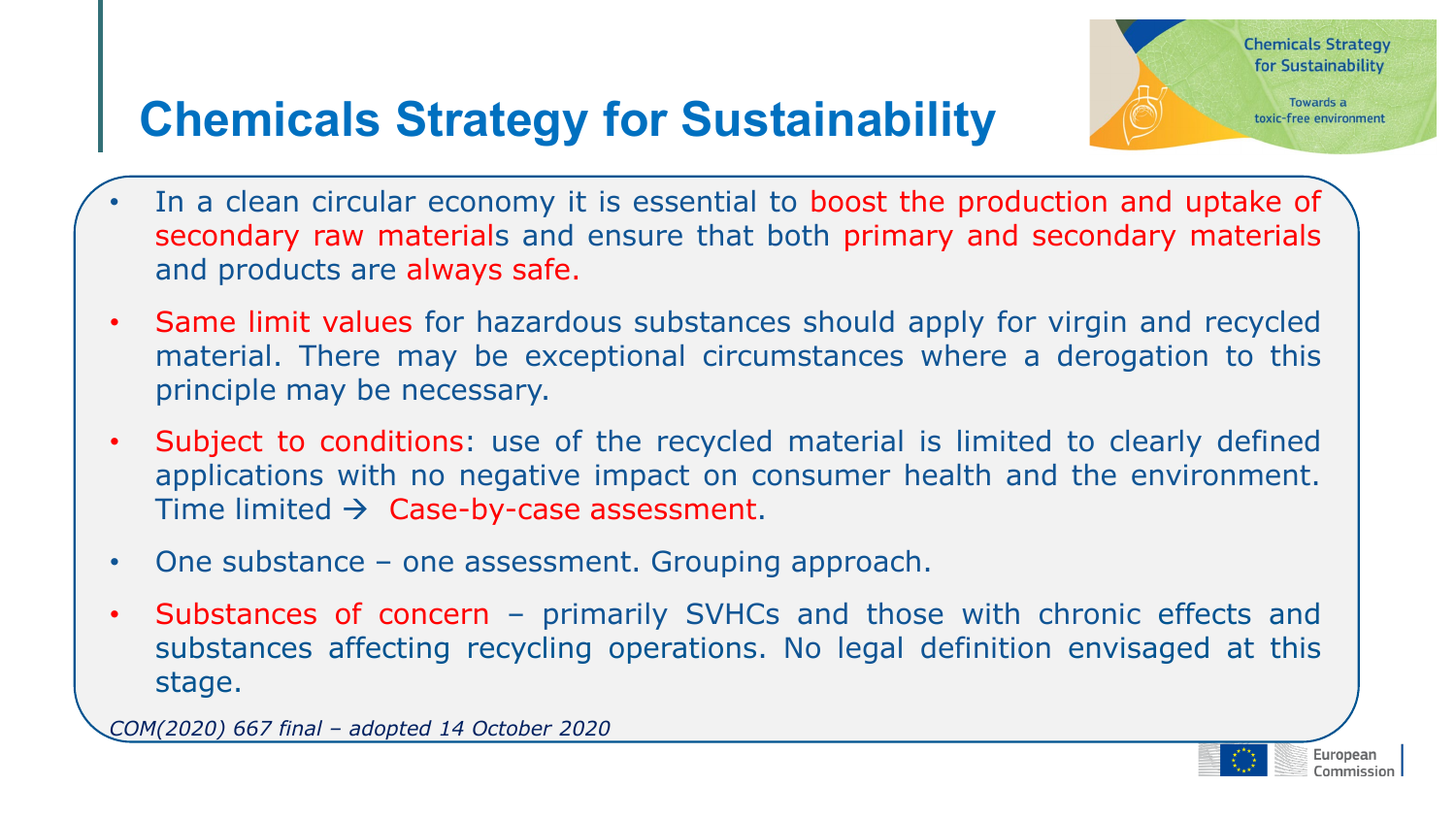# **Less waste more value**

- **- Enhancing circularity in a toxic-free environment**
	- **- Working to create a well-functioning EU market for secondary raw materials**
- **Methodologies to track and minimise the presence of substances of concern in recycled materials and articles made thereof**
- **The recently adopted Chemicals Strategy for Sustainability addresses the interface between chemicals, products and waste legislation**
- **Assess the scope to develop further EU-wide end-of-waste criteria for certain waste streams**



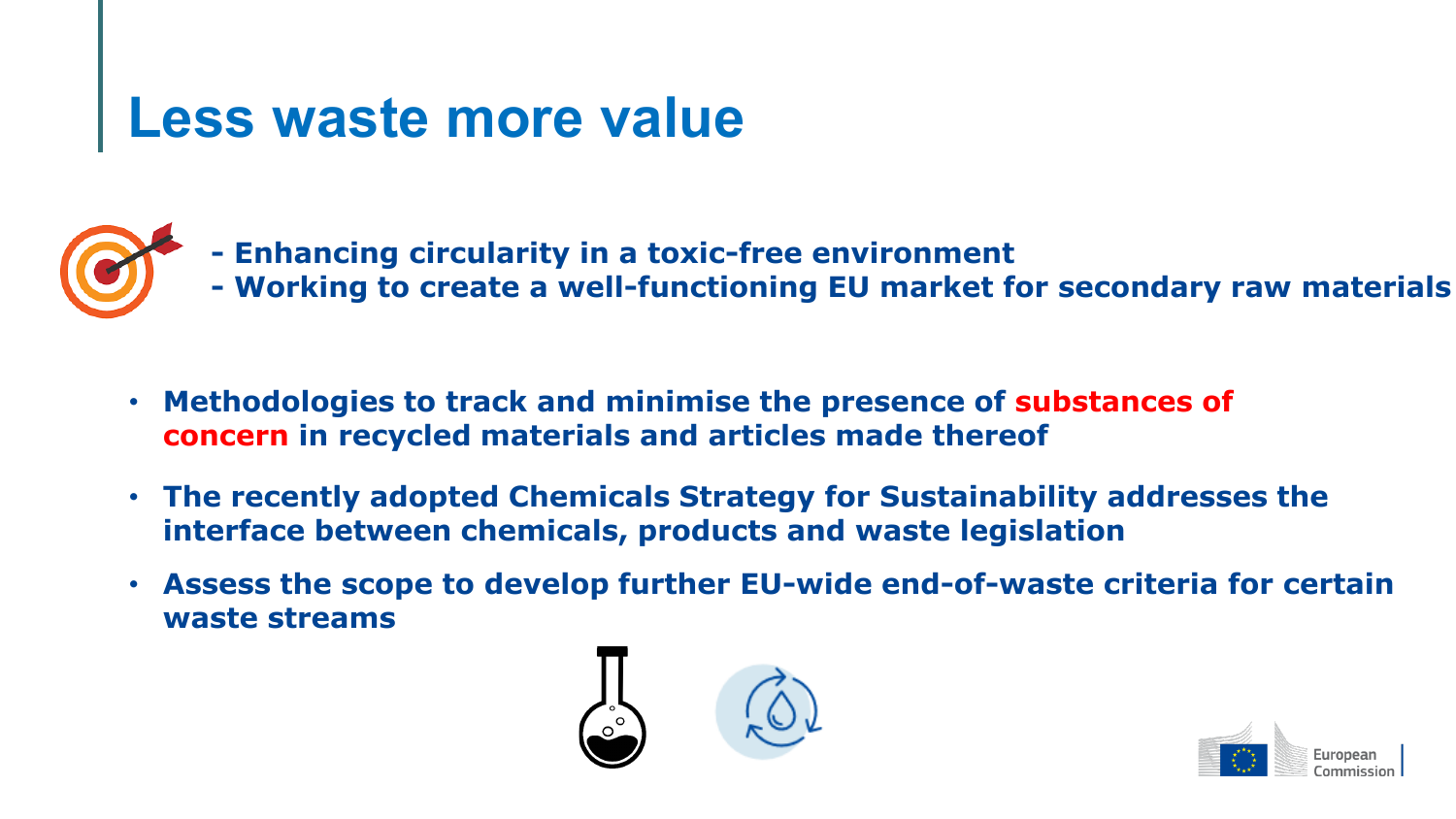## **COM Study on BP & EoW**

- To identify MS legal framework and practices
- To identify relevant case studies
- To make recommendations on the design of national legal and enforcement regimes

Study published May 2020:

https://op.europa.eu/en/publication-detail/-/publication/beb56eaa-[9fc0-11ea-9d2d-01aa75ed71a1/language-en/format-PDF/source](https://op.europa.eu/en/publication-detail/-/publication/beb56eaa-9fc0-11ea-9d2d-01aa75ed71a1/language-en/format-PDF/source-search)search

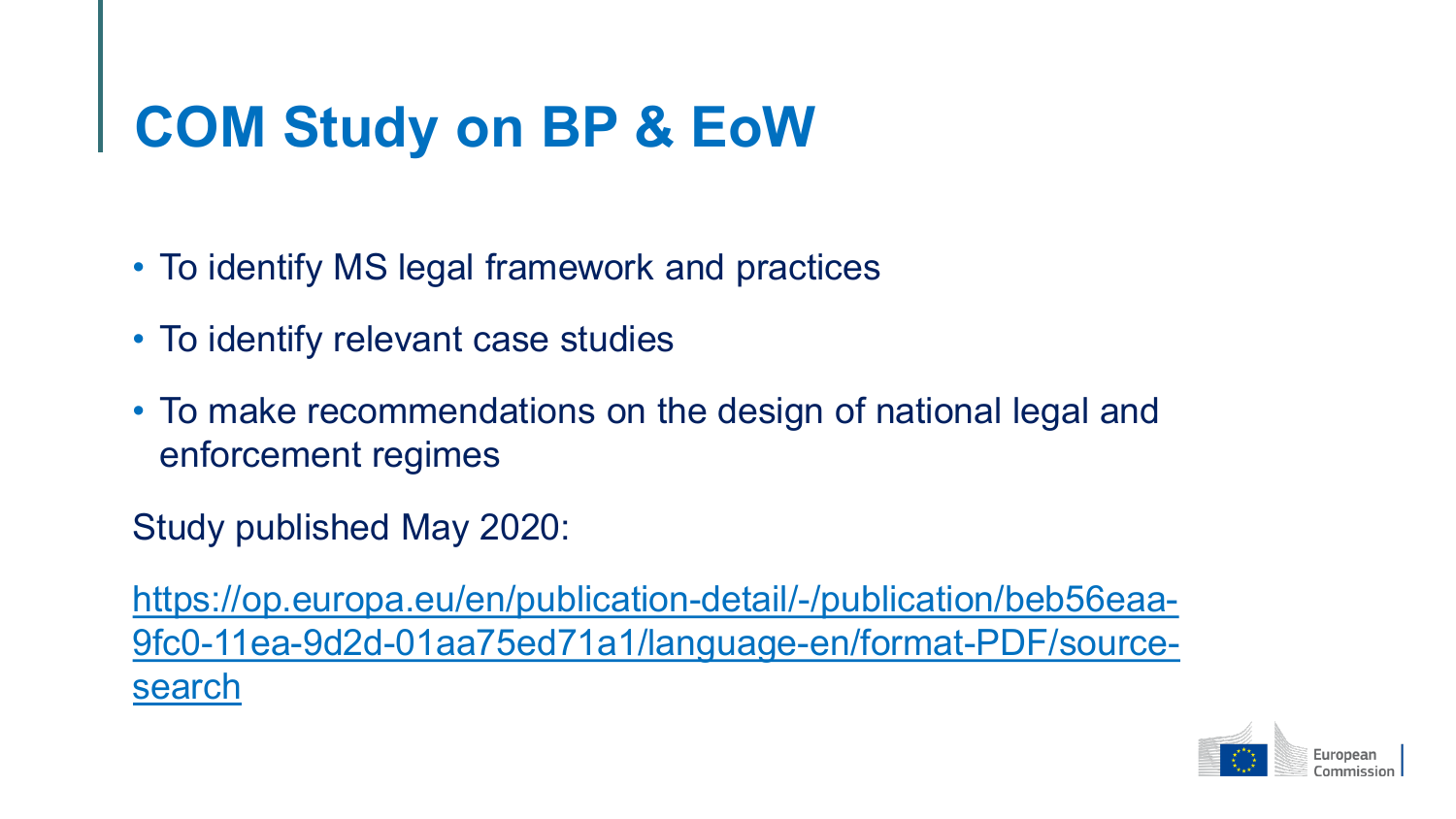## **Case studies**

57 cases analysed by the consultant, out of which 10 were selected for analysis:

- Metal bearing slags used as raw material under an EoW status
- Mineral construction and demolition wastes broken into granulates and used as a building material under EoW status
- Refuse derived fuel and solid recovered fuel as EoW material
- EoW and BP to facilitate transfrontier movement
- Metal scraps and residues, other than slags and ashes
- **EoW criteria for rubber from tyres**
- Digestate from anaerobic digestion
- Non treated wood in natural form
- Registers and reporting obligations on case by case decisions
- EoW status of ashes from biomass combustion

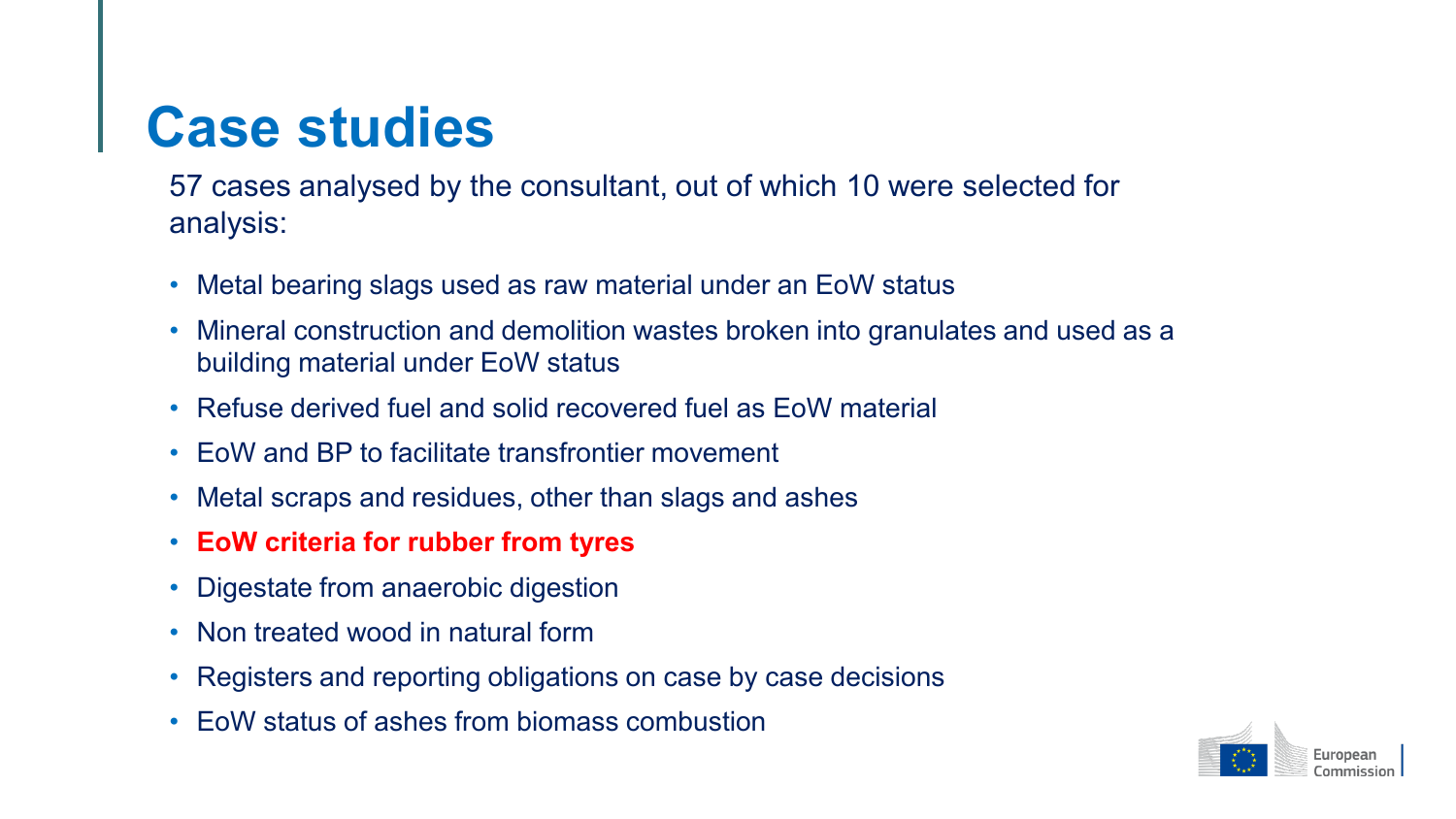## **End-of-Waste & by-product criteria**

- **Art. 5 and 6 of WFD amended in 2018 review**
- **CEAP requires COM to scope the development of possible EU-wide EoW and by-product criteria**
- **Stakeholder survey from 27 October – 15 January**
- **Workshop planned later in the year Q3 2021**
- **Future detailed development work (depending on priority streams) envisaged with JRC.**

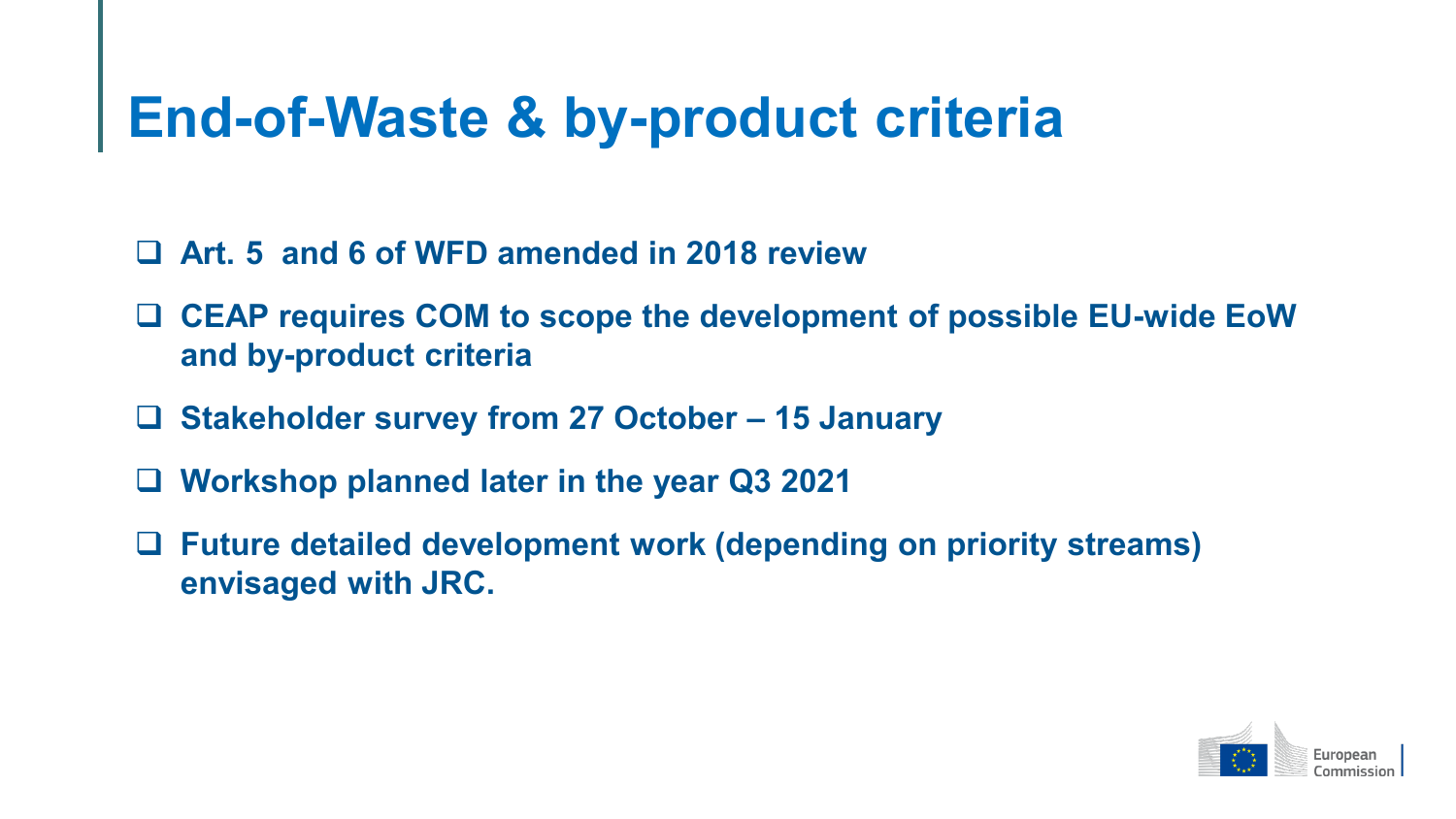## **REACH Restrictions**

- **PAHs in rubber granules**
	- **ECHA report on rubber granules for infill – February 2017**
	- **ECHA opinion – September 2019**
	- **Commission proposal – 20 mg/kg limit - under scrutiny by EP and Council**
	- **Adoption envisaged in July 2021**
- **Restriction on intentionally added microplastics**
	- **European Strategy for Plastics – January 2018**
	- **Opinion of Group of Chief Scientific Advisors – April 2019 (risks of microplastics pollution)**
	- **Action under CEAP - due 2021**
	- **ECHA opinion – received February 2021. Drafting on-going.**